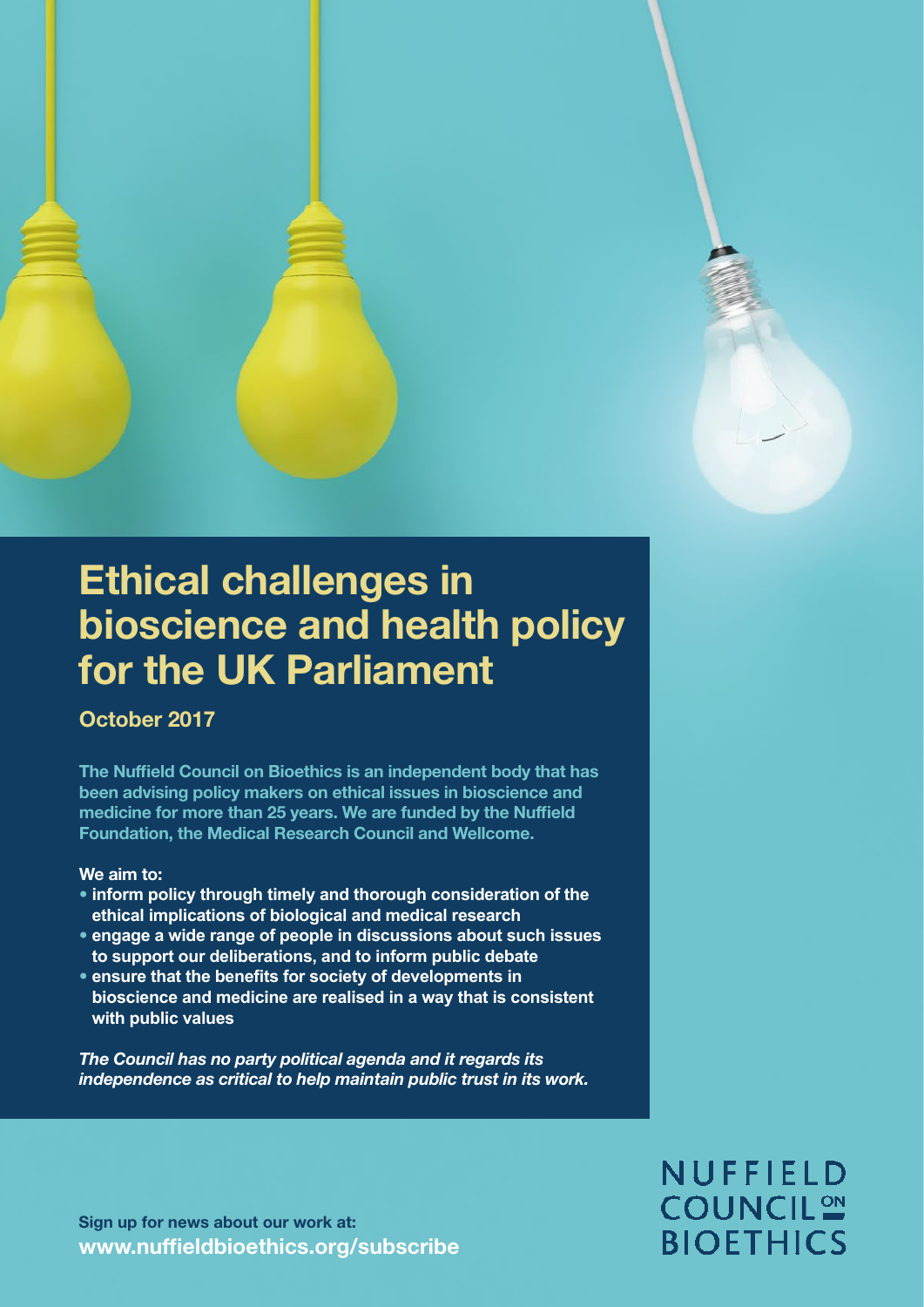We have identified four key ethical challenges in bioscience and health policy for the UK Parliament, and suggest how each can be addressed.

Find out more about our work on topics highlighted in bold at [www.nuffieldbioethics.org](http://www.nuffieldbioethics.org)

### Contact: bioethics@nuffieldbioethics.org

### 1. Build and maintain trust in medical research and the life sciences

- The potential benefits of medical research are more likely to be realised when there is public trust in the people and institutions involved in it. But trust in business, government, NGOs, and media has broadly declined in recent times, suggesting that new thinking is needed about the relationship between individuals, the state, and those institutions that have an interest in research.
- The care.data initiative led to a damaging loss of public trust, and Google DeepMind's collaboration with the Royal Free hospital also revealed concerns about the way people's rights and expectations were treated. Questions have also been raised about who should gain from the commercial exploitation of NHS data. Our report on the use of [biological and health data](https://nuffieldbioethics.org/project/biological-health-data) in research suggests that transparency, openness, and honesty are essential in securing public trust.
- We are likely to see significant developments in the field of health technology in the future. Next generation robots may be able to perform surgical procedures independently; or even provide care for people with dementia. Machine learning and artificial intelligence have the potential to make diagnostic and treatment predictions. Confidence in these technologies and trust in those who use them will be key to their success.



### **MITOCHONDRIAL** DNA DONATION

[Mitochondrial donation](https://nuffieldbioethics.org/project/mitochondrial-dna-disorders) refers to techniques that can prevent mother-to-child transmission of mitochondrial disorders. Although there have been births after treatment in other jurisdictions (Mexico and Ukraine), the UK is the first country to provide a well-regulated, permissive

environment for this technology. This was the result of transparent and effective consultation with experts and the public – and informed debate in Parliament – which our 2012 report helped to inform.

• We believe that the possibilities created by life sciences research, and by big data, require an approach that considers both public and private interests and that focuses on public values and the public good. Research should be seen as a social investment, seeking to secure the benefits of science and technology in ways that are fair and equitable.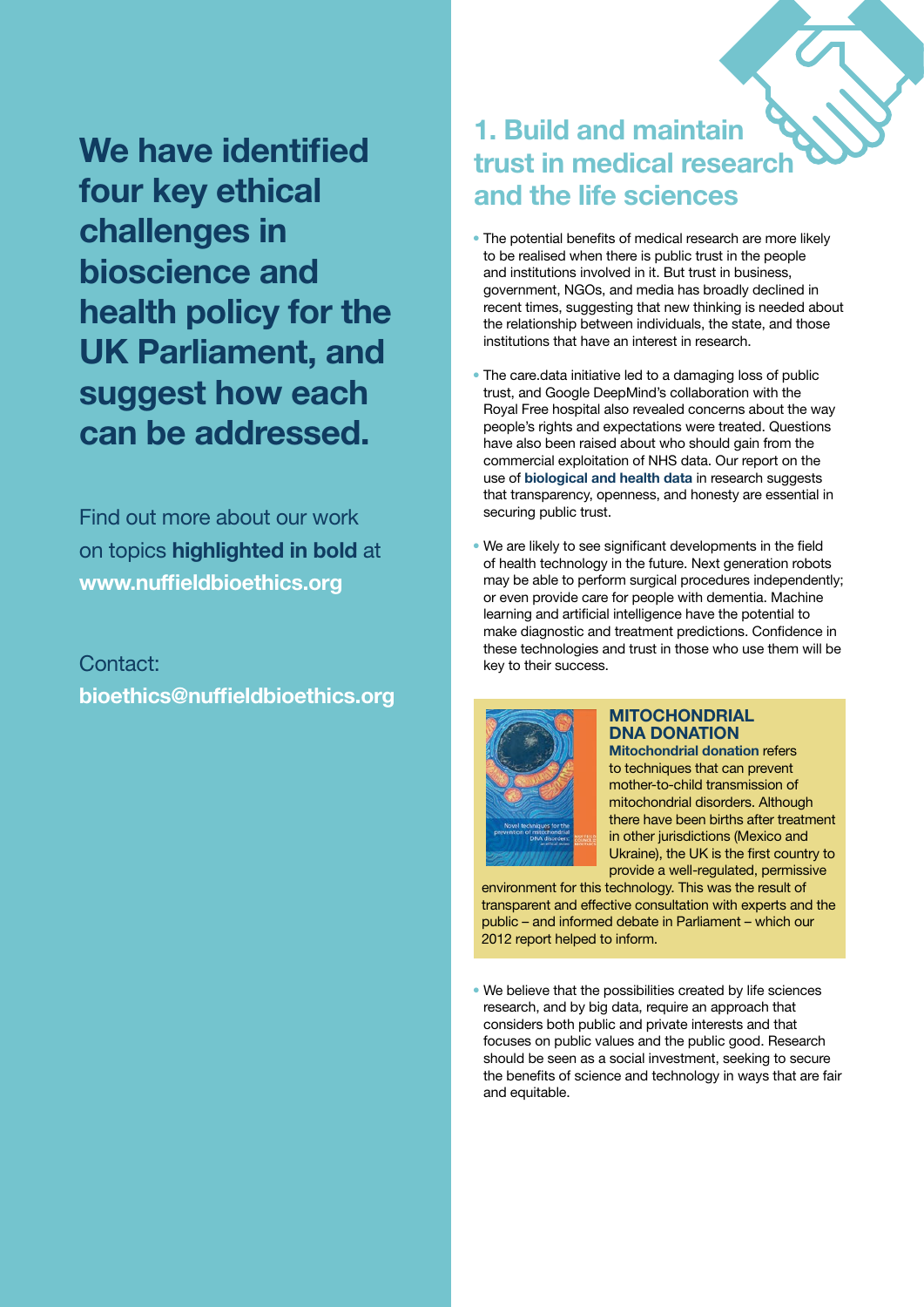### 2. Ensure research and innovation address the needs of society

- Thinking about ethics in research and innovation involves looking at societal challenges, and not simply at technological development. We believe that taking into account the values and preferences of a wide range of people will help to ensure that research and innovation address the needs of society, and retain public confidence.
- Some of society's biggest challenges relate to our ageing population, the rise of mental illness and neurological disorders, growing antimicrobial resistance, and ensuring the delivery of a sustainable energy supply – as referenced in a recent **[House of Commons Library paper](http://researchbriefings.files.parliament.uk/documents/CBP-8021/CBP-8021.pdf).**

#### GENOME EDITING

[Genome editing](https://nuffieldbioethics.org/project/genome-editing) techniques (the deliberate alteration of DNA in living cells), have the potential to offer significant benefits to those living with or at risk of serious disability or disease. The impact of the technology on wider society will, however, require careful consideration – including the acceptability of making changes that can be passed on to future generations. Our forthcoming report on [genome](https://nuffieldbioethics.org/project/genome-editing)  [editing](https://nuffieldbioethics.org/project/genome-editing) for reproductive purposes will help to guide the ethical discussions that need to form the basis of effective public engagement.

- We welcome the Government's industrial and life sciences strategies, which focus on priorities for economic growth. However, it is essential that such strategies also aim to increase well-being and are responsive to societal challenges. Public involvement is an important means by which societal values can help shape and select [emerging biotechnologies](https://nuffieldbioethics.org/project/emerging-biotechnologies). Open, frank, and inclusive public discussion can help to determine what is ethically acceptable.
- Individuals affected by research should have the opportunity to be heard, and to be actively involved in shaping research and research policy. This includes those whose situations can potentially make them vulnerable, such as [children](https://nuffieldbioethics.org/project/children-research), and people with [dementia](https://nuffieldbioethics.org/project/dementia) and disabilities.



#### NON-INVASIVE PRENATAL TESTING

[NIPT](https://nuffieldbioethics.org/project/non-invasive-prenatal-testing) is a major breakthrough in prenatal screening and testing for a range of genetic conditions. We believe women and couples should have access to NIPT and be supported to make informed choices about testing. However, efforts should be made to minimise

any harms that might be posed by the growing use of the technology, including the stigmatisation of people with the conditions being tested for.

### 3. Promote responsible health policy and research



• People are increasingly expected to take more responsibility to lead healthy lifestyles (see [House of](https://researchbriefings.parliament.uk/ResearchBriefing/Summary/CBP-8021)  [Commons obesity briefing paper](https://researchbriefings.parliament.uk/ResearchBriefing/Summary/CBP-8021)). In its focus on prevention, the Government still has important obligations to create conditions that enable people to do this, and to take measures to reduce health inequalities. Several of our reports advocate for a 'stewardship' approach, in which policy-makers carefully balance the need to meet these obligations when devising public health interventions, without coercing people into adopting particular lifestyles.



#### ORGAN AND TISSUE DONATION

The Government's stewardship role in [organ and tissue donation](https://nuffieldbioethics.org/project/donation) should make donation as easy as possible whilst also working to improve public health to reduce demand for organs. Before any legal change is considered to introduce a presumed consent (or 'soft opt-out') system for donation,

we believe more evidence of its impact is needed.

• We have developed an 'intervention ladder' tool for considering potential [public health](https://nuffieldbioethics.org/project/public-health) interventions. The least intrusive step on the ladder is generally 'to do nothing' or to monitor the situation. The most intrusive is to legislate in a way that restricts the liberties of individuals, the population, or specific industries. Whether an intervention is proportionate depends on whether its objectives are sufficiently important; how likely it is to achieve its aims; and its cost and level of intrusiveness. Restrictive measures, such as banning smoking in public places, are only likely to be successful when supported by the public, and based on high-quality evidence. Similar considerations will be important in other policy interventions, such as 'sugar tax' proposals or the introduction of the [Soft Drink](http://researchbriefings.parliament.uk/ResearchBriefing/Summary/CBP-7876)  [Industry Levy](http://researchbriefings.parliament.uk/ResearchBriefing/Summary/CBP-7876).



#### COSMETIC PROCEDURES

There is a need for stewardship from Government with respect to the implications of increasingly popular and accessible invasive [cosmetic](https://nuffieldbioethics.org/project/cosmetic-procedures)  [procedures](https://nuffieldbioethics.org/project/cosmetic-procedures). Regulatory action is needed to ensure users are protected from unethical practice, both with respect to influences that encourage people to consider these procedures

(e.g. social media), and to the development and promotion of procedures. Better data on their use, and more research to improve the evidence base, are needed to improve practice and protect users.